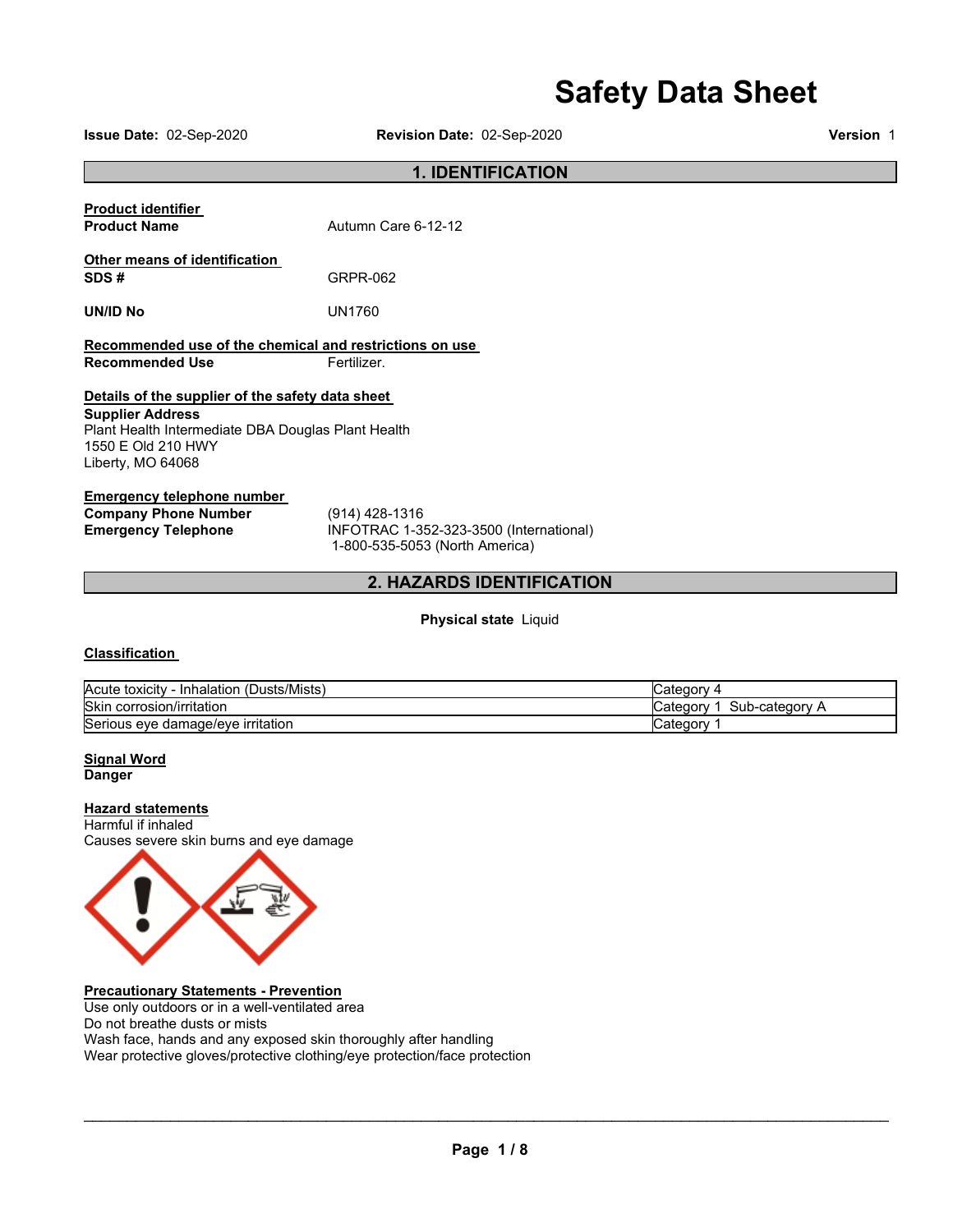# **Precautionary Statements - Response**

Immediately call a POISON CENTER or doctor IF IN EYES: Rinse cautiously with water for several minutes. Remove contact lenses, if present and easy to do. Continue rinsing Immediately call a POISON CENTER or doctor IF ON SKIN (or hair): Take off immediately all contaminated clothing. Rinse skin with water/ shower Wash contaminated clothing before reuse IF INHALED: Remove person to fresh air and keep comfortable for breathing Immediately call a POISON CENTER or doctor IF SWALLOWED: Rinse mouth. Do NOT induce vomiting

\_\_\_\_\_\_\_\_\_\_\_\_\_\_\_\_\_\_\_\_\_\_\_\_\_\_\_\_\_\_\_\_\_\_\_\_\_\_\_\_\_\_\_\_\_\_\_\_\_\_\_\_\_\_\_\_\_\_\_\_\_\_\_\_\_\_\_\_\_\_\_\_\_\_\_\_\_\_\_\_\_\_\_\_\_\_\_\_\_\_\_\_\_

#### **Precautionary Statements - Storage**

Store locked up

# **Precautionary Statements - Disposal**

Dispose of contents/container to an approved waste disposal plant

#### **Other hazards**

Harmful to aquatic life with long lasting effects

# **3. COMPOSITION/INFORMATION ON INGREDIENTS**

| <b>Chemical name</b>   | <b>CAS No</b> | Weight-%  |
|------------------------|---------------|-----------|
| Potassium hydroxide    | 1310-58-3     | $10 - 15$ |
| <b>Phosphoric Acid</b> | 7664-38-2     | $10 - 15$ |
| Fe FDTA                | 15708-41-5    | $5 - 10$  |
| Manganese EDTA         | 15375-84-5    | 1-5       |

\*\*If Chemical Name/CAS No is "proprietary" and/or Weight-% is listed as a range, the specific chemical identity and/or percentage of composition has been withheld as a trade secret.\*\*

# **4. FIRST AID MEASURES**

#### **Description of first aid measures**

| <b>General Advice</b> | Provide this SDS to medical personnel for treatment.                                                                                                                                      |
|-----------------------|-------------------------------------------------------------------------------------------------------------------------------------------------------------------------------------------|
| <b>Eye Contact</b>    | Rinse cautiously with water for several minutes. Remove contact lenses, if present and<br>easy to do. Continue rinsing. Immediately call a poison center or doctor/physician.             |
| <b>Skin Contact</b>   | Remove/Take off immediately all contaminated clothing. Rinse skin with water/shower.<br>Wash contaminated clothing before reuse. Immediately call a poison center or<br>doctor/physician. |
| <b>Inhalation</b>     | Remove person to fresh air and keep comfortable for breathing. Immediately call a poison<br>center or doctor/physician.                                                                   |
| Ingestion             | Rinse mouth. Do NOT induce vomiting. Immediately call a poison center or<br>doctor/physician.                                                                                             |

#### **Most important symptoms and effects, both acute and delayed**

**Symptoms Example 3** Harmful if inhaled. May be harmful if swallowed.

## **Indication of any immediate medical attention and special treatment needed**

**Notes to Physician**  Treat symptomatically.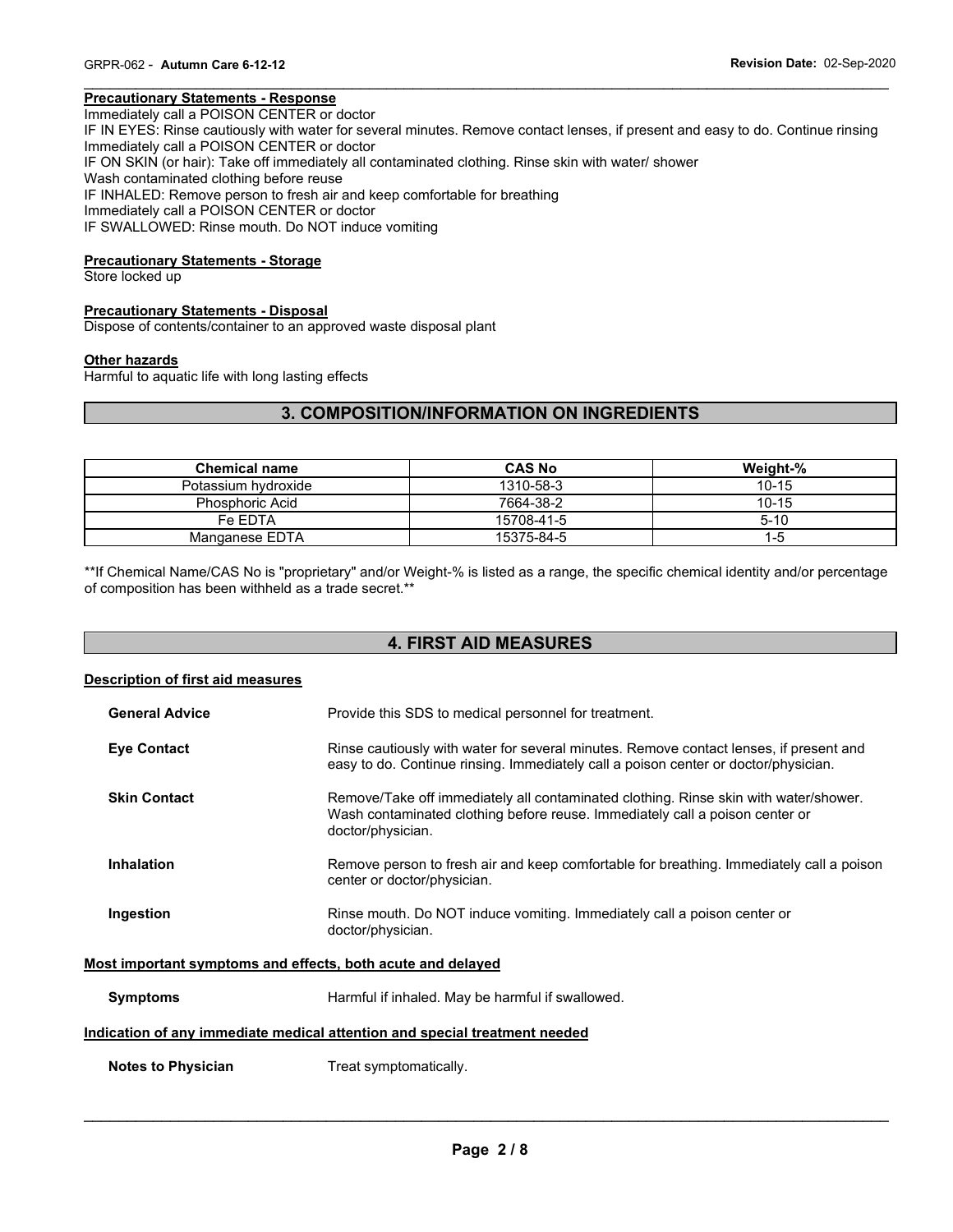# \_\_\_\_\_\_\_\_\_\_\_\_\_\_\_\_\_\_\_\_\_\_\_\_\_\_\_\_\_\_\_\_\_\_\_\_\_\_\_\_\_\_\_\_\_\_\_\_\_\_\_\_\_\_\_\_\_\_\_\_\_\_\_\_\_\_\_\_\_\_\_\_\_\_\_\_\_\_\_\_\_\_\_\_\_\_\_\_\_\_\_\_\_ **5. FIRE-FIGHTING MEASURES**

## **Suitable Extinguishing Media**

Use extinguishing measures that are appropriate to local circumstances and the surrounding environment.

**Unsuitable Extinguishing Media** Not determined.

#### **Specific Hazards Arising from the Chemical**

Not determined.

#### **Protective equipment and precautions for firefighters**

As in any fire, wear self-contained breathing apparatus pressure-demand, MSHA/NIOSH (approved or equivalent) and full protective gear.

# **6. ACCIDENTAL RELEASE MEASURES**

#### **Personal precautions, protective equipment and emergency procedures**

| <b>Personal Precautions</b> | Use personal protective equipment as required. |
|-----------------------------|------------------------------------------------|
|-----------------------------|------------------------------------------------|

#### **Environmental precautions**

#### **Methods and material for containment and cleaning up**

| <b>Methods for Containment</b> | Prevent further leakage or spillage if safe to do so. |
|--------------------------------|-------------------------------------------------------|
| <b>Methods for Clean-Up</b>    | Keep in suitable, closed containers for disposal.     |

# **7. HANDLING AND STORAGE**

## **Precautions for safe handling**

**Advice on Safe Handling** Handle in accordance with good industrial hygiene and safety practice. Use only outdoors or in a well-ventilated area. Do not breathe dusts or mists. Wash face, hands and any exposed skin thoroughly after handling. Wear protective gloves/protective clothing and eye/face protection.

#### **Conditions for safe storage, including any incompatibilities**

**Storage Conditions Keep containers tightly closed in a dry, cool and well-ventilated place. Store locked up.** 

**Incompatible Materials None known based on information supplied.** 

# **8. EXPOSURE CONTROLS/PERSONAL PROTECTION**

#### **Exposure Guidelines**

| <b>Chemical name</b>             | <b>ACGIH TLV</b>                           | <b>OSHA PEL</b>                                                                                      | <b>NIOSH IDLH</b>                                                                    |
|----------------------------------|--------------------------------------------|------------------------------------------------------------------------------------------------------|--------------------------------------------------------------------------------------|
| Potassium hydroxide<br>1310-58-3 | Ceiling: $2 \text{ mg/m}^3$                | (vacated) Ceiling: 2 mg/m <sup>3</sup>                                                               | Ceiling: $2 \text{ mg/m}^3$                                                          |
| Phosphoric Acid<br>7664-38-2     | STEL: $3 \text{ mg/m}^3$<br>TWA: 1 $mg/m3$ | TWA: 1 mg/m <sup>3</sup><br>(vacated) TWA: 1 mg/m <sup>3</sup><br>(vacated) STEL: $3 \text{ mg/m}^3$ | IDLH: 1000 mg/m <sup>3</sup><br>TWA: 1 mg/m <sup>3</sup><br>STEL: $3 \text{ mq/m}^3$ |
| Fe EDTA<br>15708-41-5            | TWA: 1 $mq/m3$ Fe                          | (vacated) TWA: 1 mg/m $^3$ Fe                                                                        | TWA: $1 \text{ mg/m}^3$ Fe                                                           |
| Manganese EDTA<br>15375-84-5     |                                            | (vacated) Ceiling: 5 mg/m <sup>3</sup><br>Ceiling: 5 mg/m <sup>3</sup> Mn                            | IDLH: 500 mg/m $3$ Mn<br>TWA: 1 mg/m $3$ Mn<br>STEL: $3 \text{ mq/m}^3$ Mn           |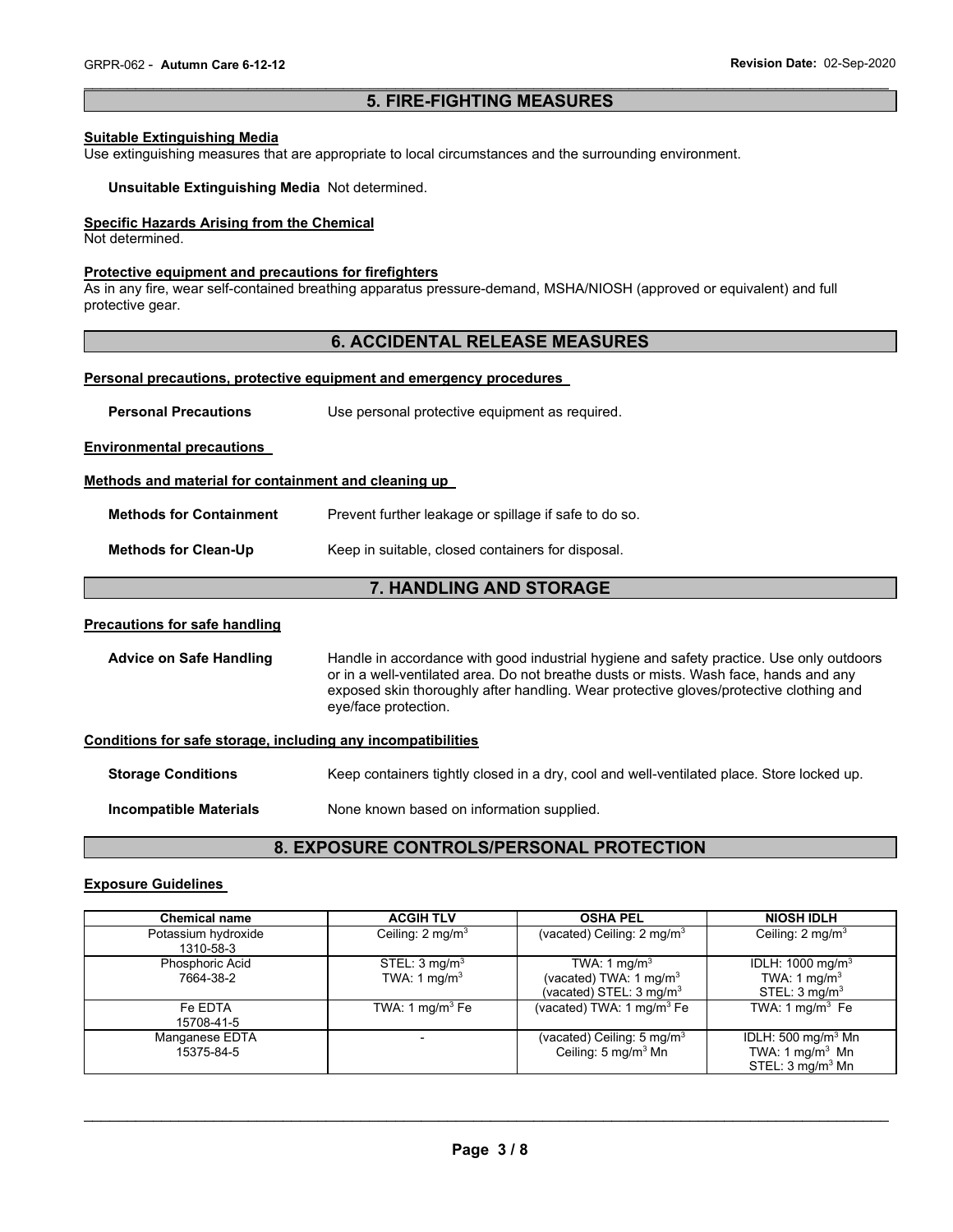#### **Appropriate engineering controls**

**Engineering Controls Apply technical measures to comply with the occupational exposure limits.** 

#### **Individual protection measures, such as personal protective equipment**

| <b>Eye/Face Protection</b>      | Wear eye/face protection. Refer to 29 CFR 1910.133 for eye and face protection<br>regulations.                        |
|---------------------------------|-----------------------------------------------------------------------------------------------------------------------|
| <b>Skin and Body Protection</b> | Wear protective gloves and protective clothing. Refer to 29 CFR 1910.138 for appropriate<br>skin and body protection. |
| <b>Respiratory Protection</b>   | Refer to 29 CFR 1910.134 for respiratory protection requirements.                                                     |

\_\_\_\_\_\_\_\_\_\_\_\_\_\_\_\_\_\_\_\_\_\_\_\_\_\_\_\_\_\_\_\_\_\_\_\_\_\_\_\_\_\_\_\_\_\_\_\_\_\_\_\_\_\_\_\_\_\_\_\_\_\_\_\_\_\_\_\_\_\_\_\_\_\_\_\_\_\_\_\_\_\_\_\_\_\_\_\_\_\_\_\_\_

**General Hygiene Considerations** Handle in accordance with good industrial hygiene and safety practice.

# **9. PHYSICAL AND CHEMICAL PROPERTIES**

# **Information on basic physical and chemical properties**

| <b>Physical state</b>                  | Liquid         |                       |                |
|----------------------------------------|----------------|-----------------------|----------------|
| Appearance                             | Not determined | Odor                  | Not determined |
| Color                                  | Not determined | <b>Odor Threshold</b> | Not determined |
|                                        |                |                       |                |
| <b>Property</b>                        | <b>Values</b>  | Remarks • Method      |                |
| рH                                     | Not determined |                       |                |
| Melting point / freezing point         | Not determined |                       |                |
| Boiling point / boiling range          | Not determined |                       |                |
| <b>Flash point</b>                     | Not determined |                       |                |
| <b>Evaporation Rate</b>                | Not determined |                       |                |
| <b>Flammability (Solid, Gas)</b>       | Not determined |                       |                |
| <b>Flammability Limit in Air</b>       |                |                       |                |
| <b>Upper flammability or explosive</b> | Not determined |                       |                |
| limits                                 |                |                       |                |
| Lower flammability or explosive        | Not determined |                       |                |
| limits                                 |                |                       |                |
| <b>Vapor Pressure</b>                  | Not determined |                       |                |
| <b>Vapor Density</b>                   | Not determined |                       |                |
| <b>Relative Density</b>                | Not determined |                       |                |
| <b>Water Solubility</b>                | Not determined |                       |                |
| Solubility in other solvents           | Not determined |                       |                |
| <b>Partition Coefficient</b>           | Not determined |                       |                |
| <b>Autoignition temperature</b>        | Not determined |                       |                |
| <b>Decomposition temperature</b>       | Not determined |                       |                |
| <b>Kinematic viscosity</b>             | Not determined |                       |                |
| <b>Dynamic Viscosity</b>               | Not determined |                       |                |
| <b>Explosive Properties</b>            | Not determined |                       |                |
| <b>Oxidizing Properties</b>            | Not determined |                       |                |

# **10. STABILITY AND REACTIVITY**

#### **Reactivity**

Not reactive under normal conditions.

# **Chemical stability**

Stable under recommended storage conditions.

#### **Possibility of hazardous reactions**

None under normal processing.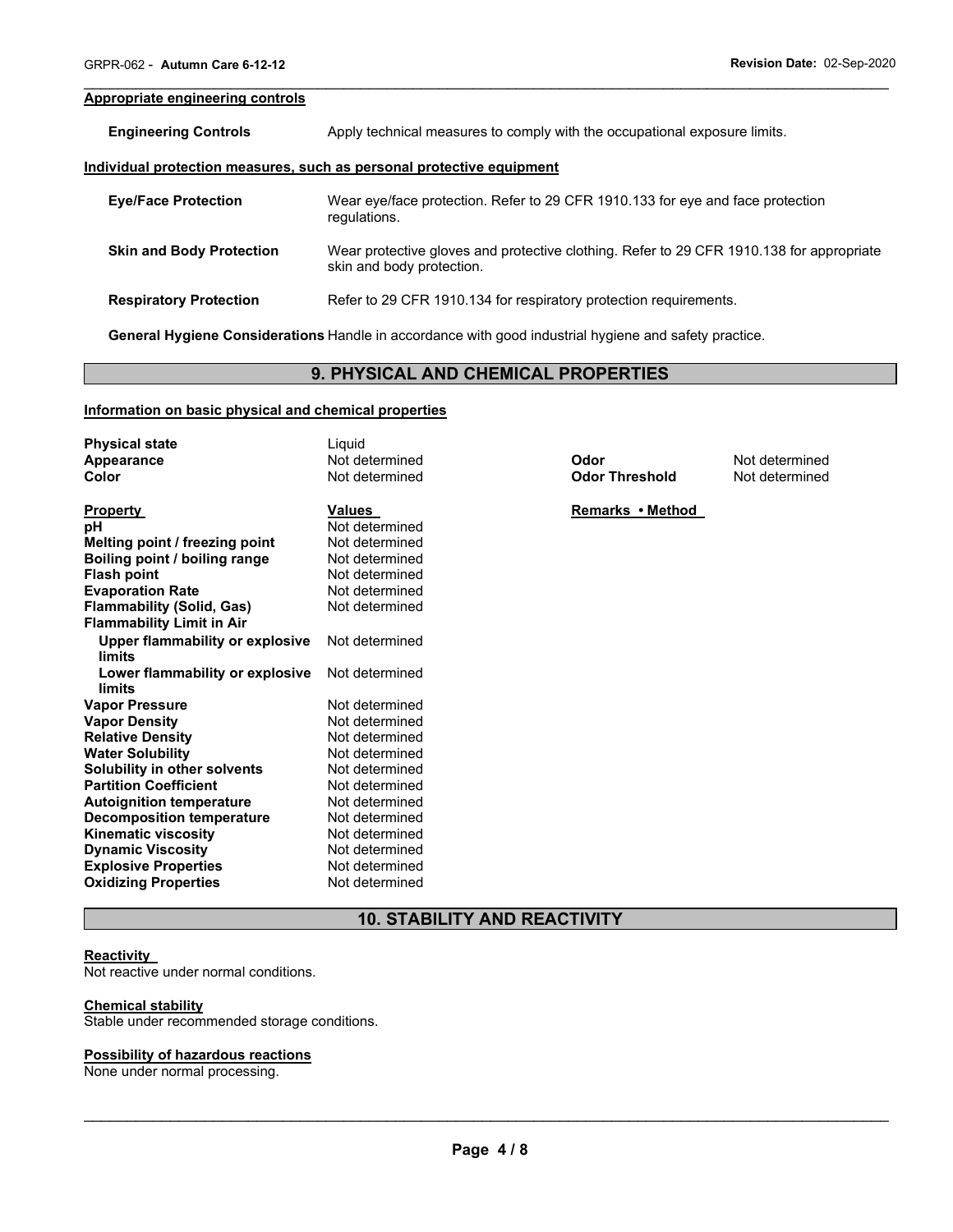# **Conditions to Avoid**

Keep out of reach of children.

**Product Information** 

#### **Incompatible materials**

None known based on information supplied.

#### **Hazardous decomposition products**

None known based on information supplied.

# **11. TOXICOLOGICAL INFORMATION**

\_\_\_\_\_\_\_\_\_\_\_\_\_\_\_\_\_\_\_\_\_\_\_\_\_\_\_\_\_\_\_\_\_\_\_\_\_\_\_\_\_\_\_\_\_\_\_\_\_\_\_\_\_\_\_\_\_\_\_\_\_\_\_\_\_\_\_\_\_\_\_\_\_\_\_\_\_\_\_\_\_\_\_\_\_\_\_\_\_\_\_\_\_

#### **Information on likely routes of exposure**

| FIUUUUL IIIIUIIIIAUUII |                              |
|------------------------|------------------------------|
| <b>Eve Contact</b>     | Causes severe eye damage.    |
| <b>Skin Contact</b>    | Causes severe skin burns.    |
| <b>Inhalation</b>      | Harmful if inhaled.          |
| Ingestion              | May be harmful if swallowed. |

#### **Component Information**

| <b>Chemical name</b>                 | Oral LD50                        | <b>Dermal LD50</b>      | <b>Inhalation LC50</b>              |
|--------------------------------------|----------------------------------|-------------------------|-------------------------------------|
| Potassium hydroxide<br>1310-58-3     | $= 284$ mg/kg (Rat)              |                         | -                                   |
| Urea<br>$57-13-6$                    | $= 8471$ mg/kg (Rat)             |                         | -                                   |
| Phosphoric Acid<br>7664-38-2         | $= 1530$ mg/kg (Rat)             | $= 2740$ mg/kg (Rabbit) | $> 850$ mg/m <sup>3</sup> (Rat) 1 h |
| Fe EDTA<br>15708-41-5                | > 5000 mg/kg (Rat) = 5 g/kg (Rat | $>$ 5000 mg/kg (Rat)    | $> 2.05$ g/m <sup>3</sup> (Rat) 4 h |
| Ammonium Polyphosphate<br>68333-79-9 | $>$ 2000 mg/kg (Rat)             |                         |                                     |

#### **Symptoms related to the physical, chemical and toxicological characteristics**

**Symptoms** Please see section 4 of this SDS for symptoms.

#### **Delayed and immediate effects as well as chronic effects from short and long-term exposure**

**Carcinogenicity** Based on the information provided, this product does not contain any carcinogens or potential carcinogens as listed by OSHA, IARC or NTP.

#### **Numerical measures of toxicity**

**The following values are calculated based on chapter 3.1 of the GHS document** . **Oral LD50** 2,401.50 mg/kg **Dermal LD50** 18,134.10 mg/kg **ATEmix (inhalation-dust/mist)** 4.571 mg/L

# **12. ECOLOGICAL INFORMATION**

# **Ecotoxicity**

Harmful to aquatic life with long lasting effects.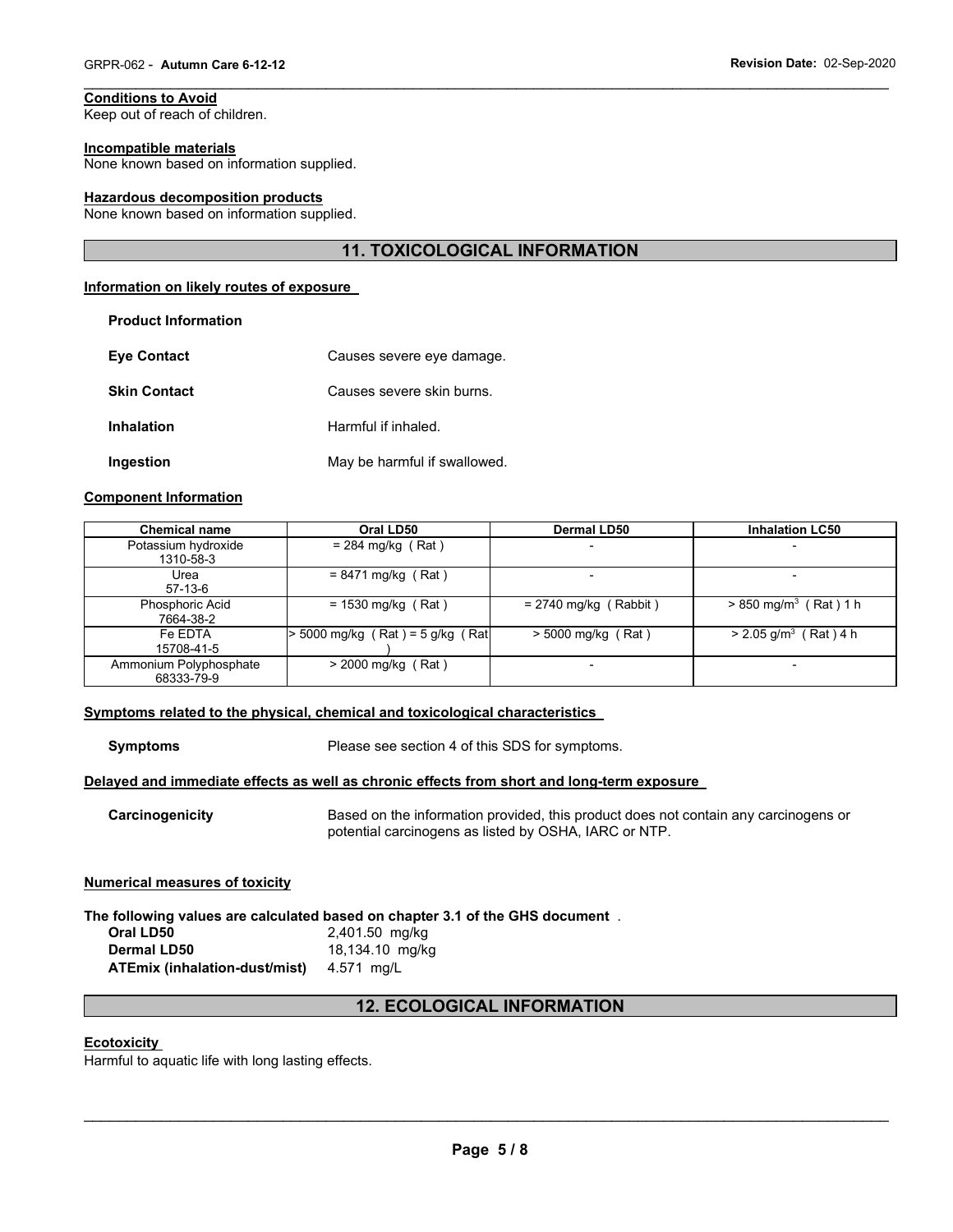# **Component Information**

| <b>Chemical name</b>   | Algae/aquatic plants | <b>Fish</b>                         | <b>Crustacea</b>                                       |
|------------------------|----------------------|-------------------------------------|--------------------------------------------------------|
| Potassium hydroxide    |                      | 80: 96 h Gambusia affinis mg/L      |                                                        |
| 1310-58-3              |                      | LC50 static                         |                                                        |
| Urea                   |                      | 16200 - 18300: 96 h Poecilia        | 10000: 24 h Daphnia magna Straus                       |
| $57-13-6$              |                      | reticulata mg/L LC50                | mg/L EC50 3910: 48 h Daphnia<br>magna mg/L EC50 Static |
| Phosphoric Acid        |                      | 3 - 3.5: 96 h Gambusia affinis mg/L | 4.6: 12 h Daphnia magna mg/L                           |
| 7664-38-2              |                      | LC50                                | EC50                                                   |
| Fe EDTA                |                      | 100: 96 h Oncorhynchus mykiss       |                                                        |
| 15708-41-5             |                      | mg/L LC50 static                    |                                                        |
| Ammonium Polyphosphate |                      | 685 - 1066: 96 h Oncorhynchus       |                                                        |
| 68333-79-9             |                      | mykiss mg/L LC50 static 123: 96 h   |                                                        |
|                        |                      | Oncorhynchus mykiss mg/L LC50       |                                                        |
|                        |                      | flow-through 389 - 654: 96 h        |                                                        |
|                        |                      | Pimephales promelas mg/L LC50       |                                                        |
|                        |                      | static 500: 96 h Brachydanio rerio  |                                                        |
|                        |                      | mg/L LC50 static                    |                                                        |

\_\_\_\_\_\_\_\_\_\_\_\_\_\_\_\_\_\_\_\_\_\_\_\_\_\_\_\_\_\_\_\_\_\_\_\_\_\_\_\_\_\_\_\_\_\_\_\_\_\_\_\_\_\_\_\_\_\_\_\_\_\_\_\_\_\_\_\_\_\_\_\_\_\_\_\_\_\_\_\_\_\_\_\_\_\_\_\_\_\_\_\_\_

# **Persistence/Degradability**

Not determined.

#### **Bioaccumulation**

There is no data for this product.

#### **Mobility**

| <b>Chemical name</b> | coefficient<br>artition |
|----------------------|-------------------------|
| Potassium hydroxide  | 0.83                    |
| 1310-58-3            |                         |

## **Other Adverse Effects**

Not determined

# **13. DISPOSAL CONSIDERATIONS**

# **Waste Treatment Methods**

| <b>Disposal of Wastes</b>     | Disposal should be in accordance with applicable regional, national and local laws and<br>regulations. |
|-------------------------------|--------------------------------------------------------------------------------------------------------|
| <b>Contaminated Packaging</b> | Disposal should be in accordance with applicable regional, national and local laws and<br>regulations. |

# **California Hazardous Waste Status**

| <b>Chemical name</b> | California Hazardous Waste Status |  |  |
|----------------------|-----------------------------------|--|--|
| Potassium hydroxide  | Toxic                             |  |  |
| 1310-58-3            | Corrosive                         |  |  |
| Phosphoric Acid      | Corrosive                         |  |  |
| 7664-38-2            |                                   |  |  |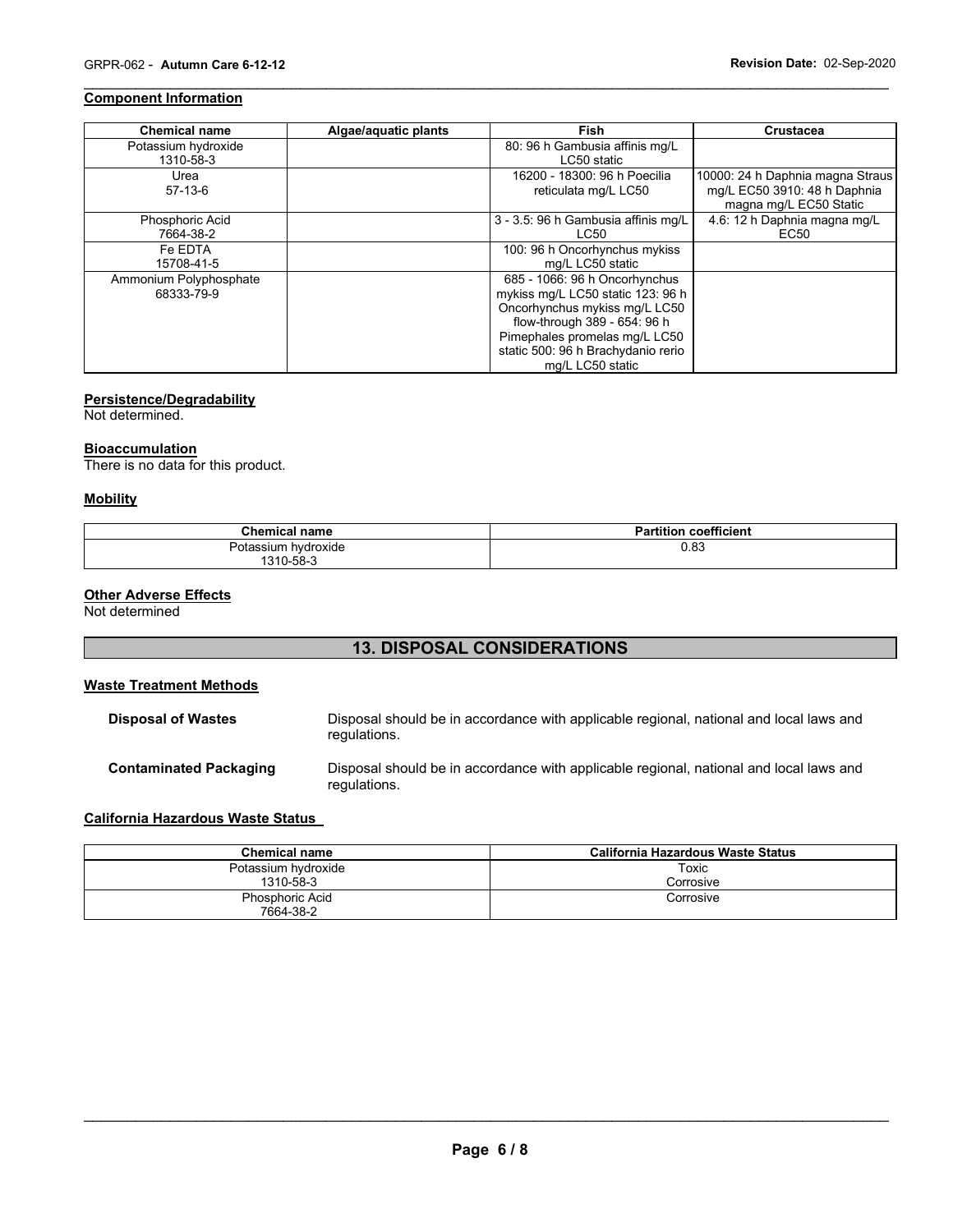# \_\_\_\_\_\_\_\_\_\_\_\_\_\_\_\_\_\_\_\_\_\_\_\_\_\_\_\_\_\_\_\_\_\_\_\_\_\_\_\_\_\_\_\_\_\_\_\_\_\_\_\_\_\_\_\_\_\_\_\_\_\_\_\_\_\_\_\_\_\_\_\_\_\_\_\_\_\_\_\_\_\_\_\_\_\_\_\_\_\_\_\_\_ **14. TRANSPORT INFORMATION**

| <b>Note</b>                                                                                                   | Please see current shipping paper for most up to date shipping information, including<br>exemptions and special circumstances. |
|---------------------------------------------------------------------------------------------------------------|--------------------------------------------------------------------------------------------------------------------------------|
| <b>DOT</b><br><b>UN/ID No</b><br><b>Proper Shipping Name</b><br><b>Hazard class</b><br><b>Packing Group</b>   | UN1760<br>Corrosive liquid, n.o.s. (Potassium hydroxide, Phosphoric acid)<br>8<br>Ш                                            |
| <b>IATA</b><br>UN number<br><b>Proper Shipping Name</b><br>Transport hazard class(es)<br><b>Packing Group</b> | UN1760<br>Corrosive liquid, n.o.s. (Potassium hydroxide, Phosphoric acid)<br>8<br>Ш                                            |
| <b>IMDG</b><br>UN number<br><b>Proper Shipping Name</b><br>Transport hazard class(es)<br><b>Packing Group</b> | UN1760<br>Corrosive liquid, n.o.s. (Potassium hydroxide, Phosphoric acid)<br>8<br>Ш                                            |

# **15. REGULATORY INFORMATION**

# **International Inventories**

| <b>Chemical name</b>   |                | <b>TSCA TSCA Inventory DSL/NDSL EINECS/ELI</b> |            | <b>ENCS</b> | <b>IECSC</b> | <b>KECL</b> | <b>PICCS</b> | <b>AICS</b> |
|------------------------|----------------|------------------------------------------------|------------|-------------|--------------|-------------|--------------|-------------|
|                        |                | <b>Status</b>                                  | <b>NCS</b> |             |              |             |              |             |
| Water                  | ິ<br>$\lambda$ | <b>ACTIVE</b>                                  |            |             |              |             |              |             |
| Potassium hydroxide    | X              | <b>ACTIVE</b>                                  |            |             |              |             |              |             |
| Urea                   | $\lambda$      | <b>ACTIVE</b>                                  |            |             |              |             |              |             |
| <b>Phosphoric Acid</b> |                | <b>ACTIVE</b>                                  |            |             |              |             |              |             |
| Fe FDTA                | $\checkmark$   | <b>ACTIVE</b>                                  |            |             |              |             |              |             |
| Ammonium Polyphosphate | $\checkmark$   | <b>ACTIVE</b>                                  |            |             |              |             |              |             |
| Manganese EDTA         | Х              | <b>ACTIVE</b>                                  |            |             |              |             |              |             |

#### **Legend:**

*TSCA - United States Toxic Substances Control Act Section 8(b) Inventory* 

*DSL/NDSL - Canadian Domestic Substances List/Non-Domestic Substances List* 

*EINECS/ELINCS - European Inventory of Existing Chemical Substances/European List of Notified Chemical Substances* 

*ENCS - Japan Existing and New Chemical Substances* 

*IECSC - China Inventory of Existing Chemical Substances* 

*KECL - Korean Existing and Evaluated Chemical Substances* 

*PICCS - Philippines Inventory of Chemicals and Chemical Substances* 

*AICS - Australian Inventory of Chemical Substances* 

# **US Federal Regulations**

#### **CERCLA**

This material, as supplied, contains one or more substances regulated as a hazardous substance under the Comprehensive Environmental Response Compensation and Liability Act (CERCLA) (40 CFR 302)

| <b>Chemical name</b>                | <b>Hazardous Substances RQs</b> | <b>CERCLA/SARA RQ</b> | <b>Reportable Quantity (RQ)</b>            |
|-------------------------------------|---------------------------------|-----------------------|--------------------------------------------|
| Potassium hydroxide<br>1310-58-3    | 1000 lb                         |                       | RQ 1000 lb final RQ<br>RQ 454 kg final RQ  |
| <b>Phosphoric Acid</b><br>7664-38-2 | 5000 lb                         |                       | RQ 5000 lb final RQ<br>RQ 2270 kg final RQ |